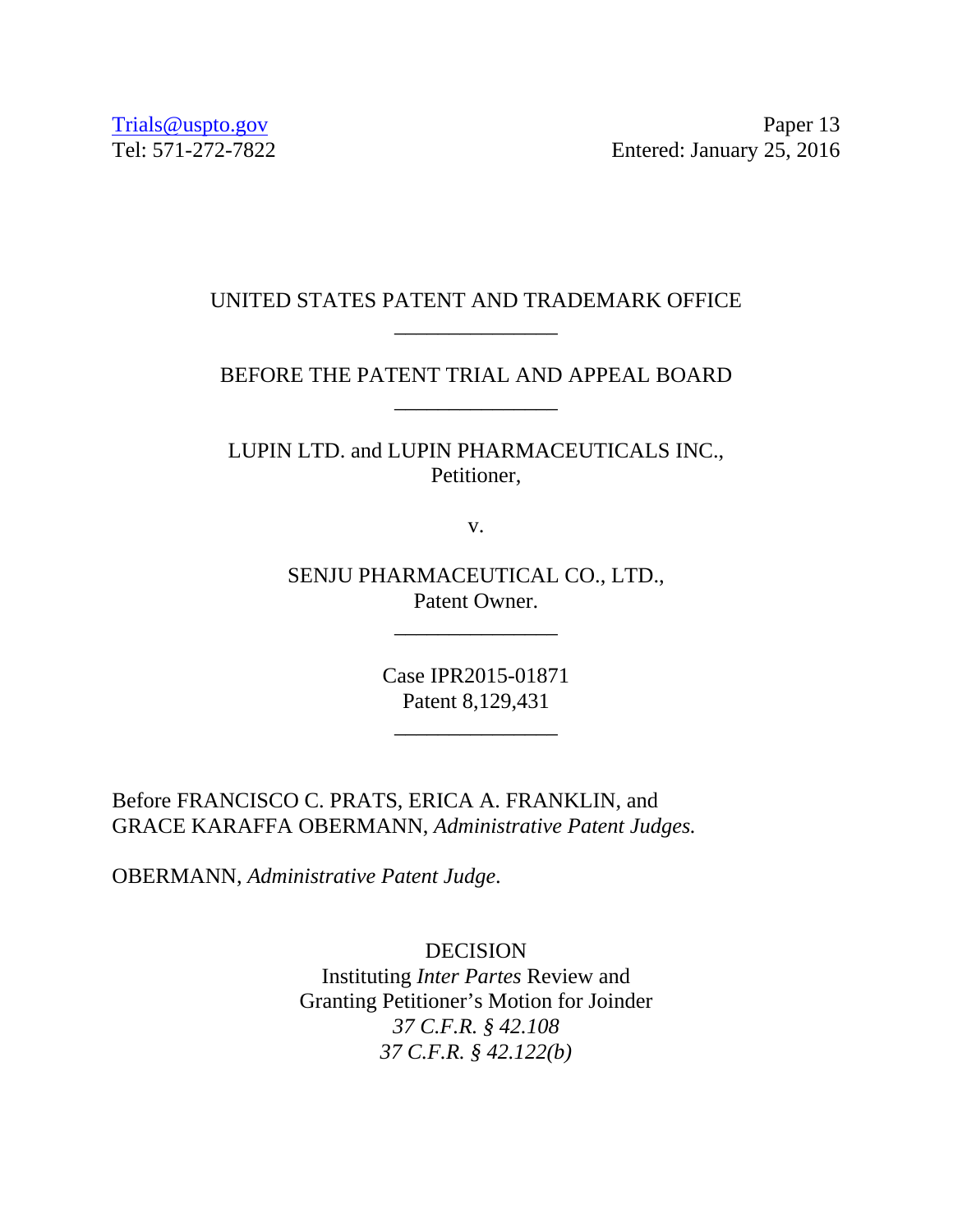Petitioner ("Lupin") filed a petition (Paper 2, "Pet.") requesting an *inter partes* review of claims 1–22 of U.S. Patent No. 8,129,431 (Ex. 1001, "the '431 patent"). Patent Owner ("Senju") waived filing a preliminary response. Paper 11. With the petition, Lupin filed a motion (Paper 3, "Mot.") requesting joinder of the instant proceeding with IPR2015-00903 ("IPR 903"). Lupin's petition asserts the same grounds, directed to the same patent claims, as those set for trial in IPR 903, which was initiated by a different entity ("InnoPharma"). IPR 903, Paper 15, ("903 Dec."). Senju opposes Lupin's motion for joinder. Paper 7, ("Opp.").

During a telephone conference with the Board held November 17, 2015, Senju, Lupin, and InnoPharma clarified their respective positions relating to the petition and motion. Paper 10, ("Order"). In the event of joinder, Lupin agreed to proceed based solely on the arguments and evidence presented by InnoPharma in IPR 903. *Id*. at 4. Lupin also consented to being added to the case caption of IPR 903 as a petitioner, "without any active participation or involvement that is separate from InnoPharma, unless authorized by the Board upon a request pertaining to an issue unique to Lupin alone." *Id*. InnoPharma agreed to permit Lupin to rely on the declaration of InnoPharma's witness. *Id*. at 3. Senju continued to oppose Lupin's request for joinder. *Id*. at 4.

### *Institution of Inter Partes Review*

We first address whether Lupin's petition warrants review; only then do we address whether joinder is appropriate. *See* 35 U.S.C. § 315 (c) (joinder provision, relating to *inter partes* reviews, requires, as an initial matter, a determination that the petition accompanying the joinder motion warrants institution of review). We have jurisdiction under 35 U.S.C. § 314, which provides that an *inter partes* review may be authorized only if "the information presented in the petition . . . and any [preliminary] response . . . shows that there is a reasonable likelihood that the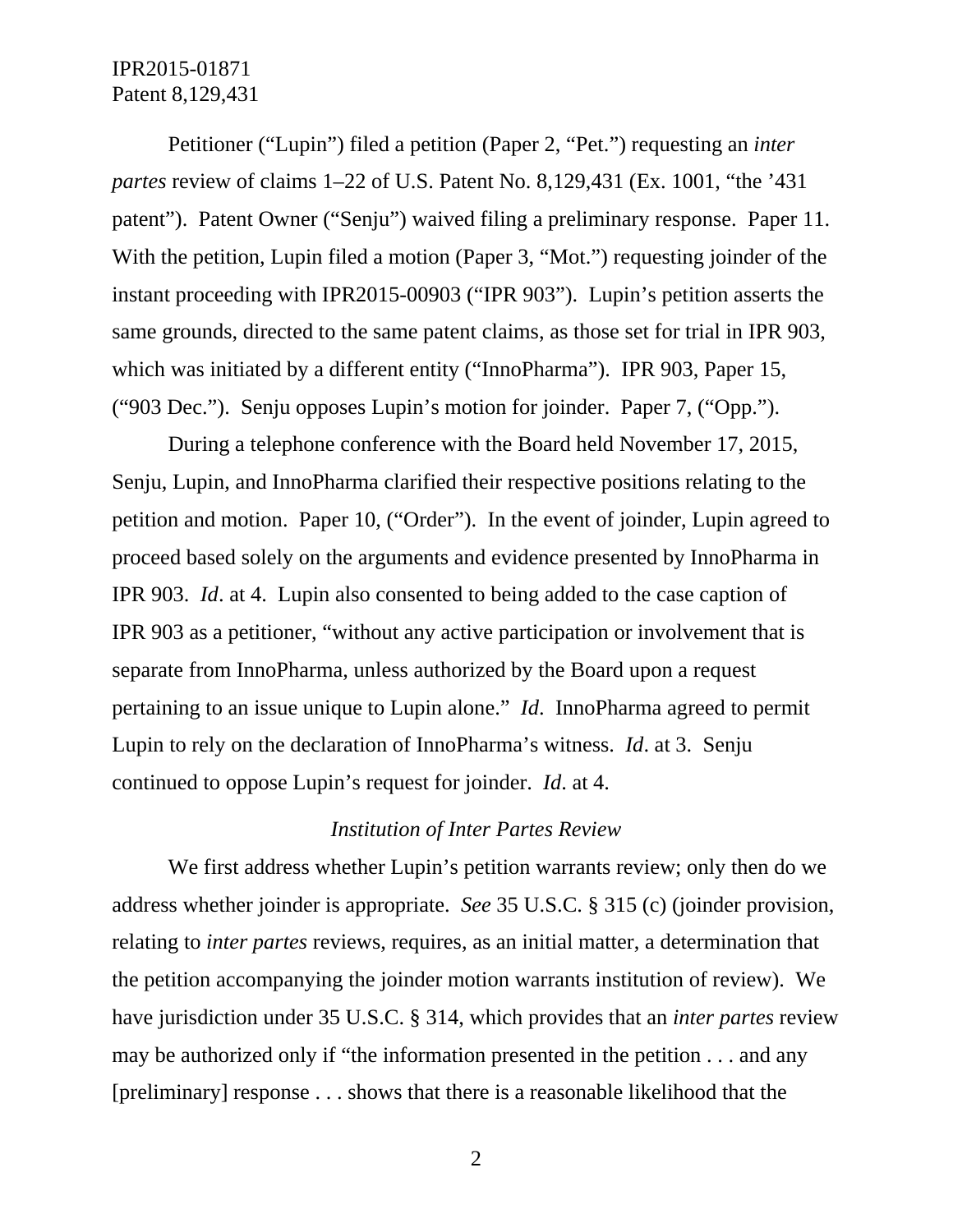petitioner would prevail with respect to at least 1 of the claims challenged in the petition." 35 U.S.C. § 314(a).

For reasons that follow, we are persuaded that Lupin's petition warrants institution of an *inter partes* review, for the same reasons stated in our decision instituting review in IPR 903. Lupin's petition challenges the same patent claims, on the same grounds, as those set for trial in IPR 903. Pet. 20; 903 Dec. 19. The argument and evidence presented in Lupin's petition, and the argument and evidence presented in InnoPharma's petition, are essentially identical in substance. *See generally* Pet.; IPR 903, Paper 2 ("903 Pet."). For example, although Lupin's petition is supported by the declaration of a different witness, Lupin's witness in the instant proceeding provides essentially identical testimony as that supplied by InnoPharma's witness in IPR 903. *Compare* Ex. 1054 (Declaration of Dr. M. Jayne Lawrence) *with* IPR 903, Ex. 1003 (Declaration of Dr. Paul A. Laskar).

In IPR 903, we have already determined that the argument and evidence presented in InnoPharma's petition warrants institution of an *inter partes* review. 903 Dec. 19. Given that Lupin presents substantively identical arguments and evidence as that raised by InnoPharma in IPR 903, we determine that Lupin's petition demonstrates a reasonable likelihood of prevailing with respect to at least one claim of the '431 patent. In particular, for the reasons stated in our decision instituting review in IPR 903, Lupin is reasonably likely to show that (1) claims 1– 5, 7–14, and 18–19 are unpatentable as obvious over Ogawa and Sallman; and (2)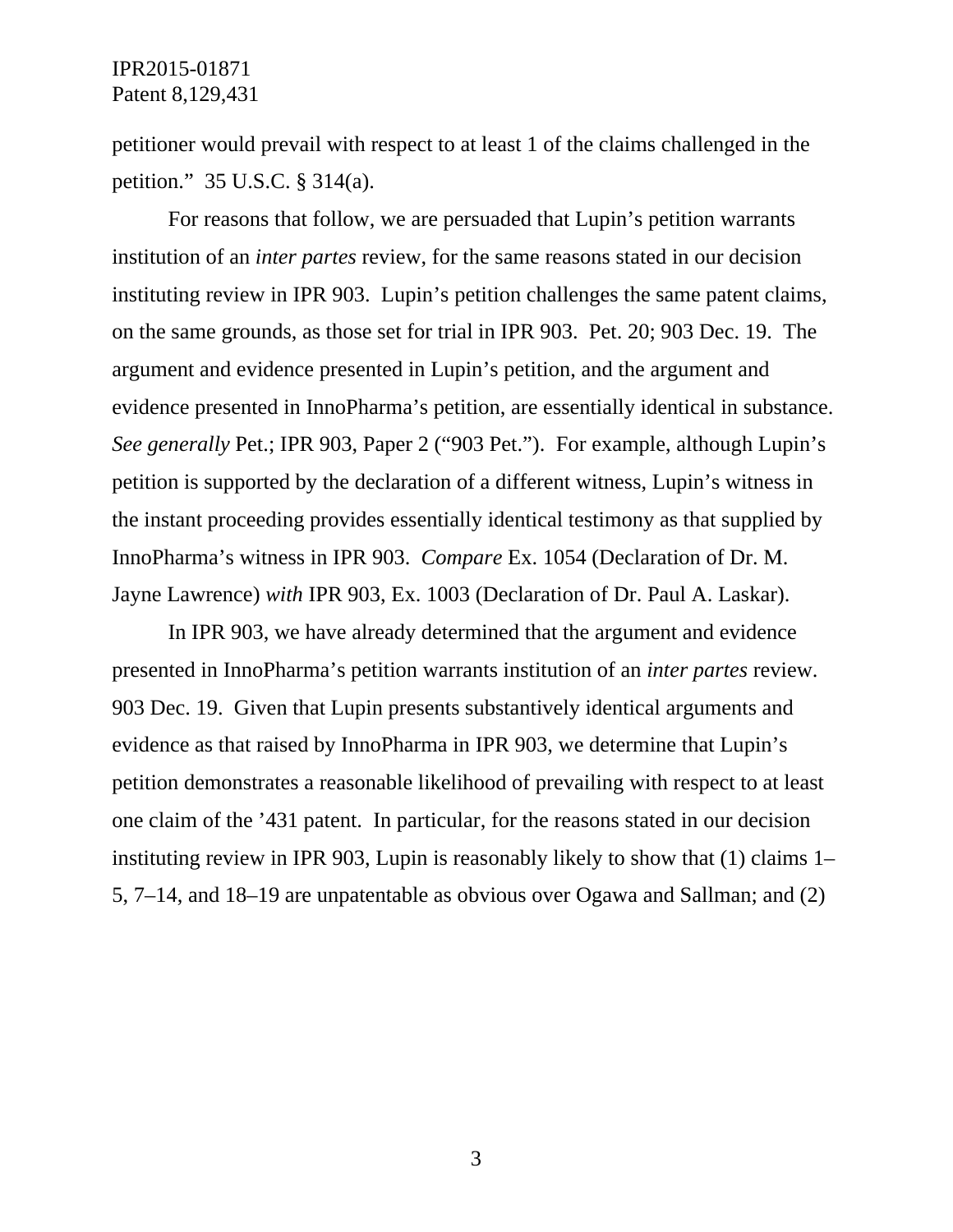$\overline{a}$ 

claims 6, 15–17, and 20–22 are unpatentable as obvious over Ogawa,<sup>1</sup> Sallmann,<sup>2</sup> and Fu.3 *Id*. at 4–19.

# *Grant of the Motion for Joinder*

Lupin and InnoPharma "relied upon testimony from separate experts" in their respective petitions. Mot. 6. However, "in order to further simplify the proceeding, Lupin will rely on the same expert as InnoPharma" in any consolidated proceeding, "should InnoPharma permit it." *Id*. at 7. In that regard, during the telephone conference held on November 17, 2015, these facts became apparent: InnoPharma and Lupin have reached an agreement, regarding their respective roles and the content of the evidence, should the Board join this proceeding with IPR 903. In particular, InnoPharma agrees to permit Lupin to rely on the declaration of InnoPharma's witness, Dr. Laskar, filed in support of InnoPharma's petition in IPR 903. Lupin agrees to accept a back-seat role as an "understudy" in any joined proceeding, without any right to separate briefing or discovery in IPR 903. Order 3–4.

To the extent that Lupin's petition in this proceeding differs from the petition that InnoPharma filed in IPR 903, Lupin agrees to withdraw all additional arguments, as well as its supporting declaration of Dr. Lawrence, and proceed in IPR 903 based on the arguments and evidence provided by InnoPharma in IPR 903. Lupin agrees to assume a primary role in IPR 903 only if InnoPharma

<sup>1</sup> Ogawa *et al*., U.S. Patent No. 4,910,225, issued Mar. 20, 1990 (Ex. 1004) ("Ogawa").

<sup>2</sup> Sallmann *et al.*, U.S. Patent No. 6,107,343, issued Aug. 22, 2000 (Ex. 1009) ("Sallmann").

<sup>3</sup> Fu, Austl. Patent Application No. AU-B-22042/88, published Mar. 16, 1989 (Ex. 1011) ("Fu").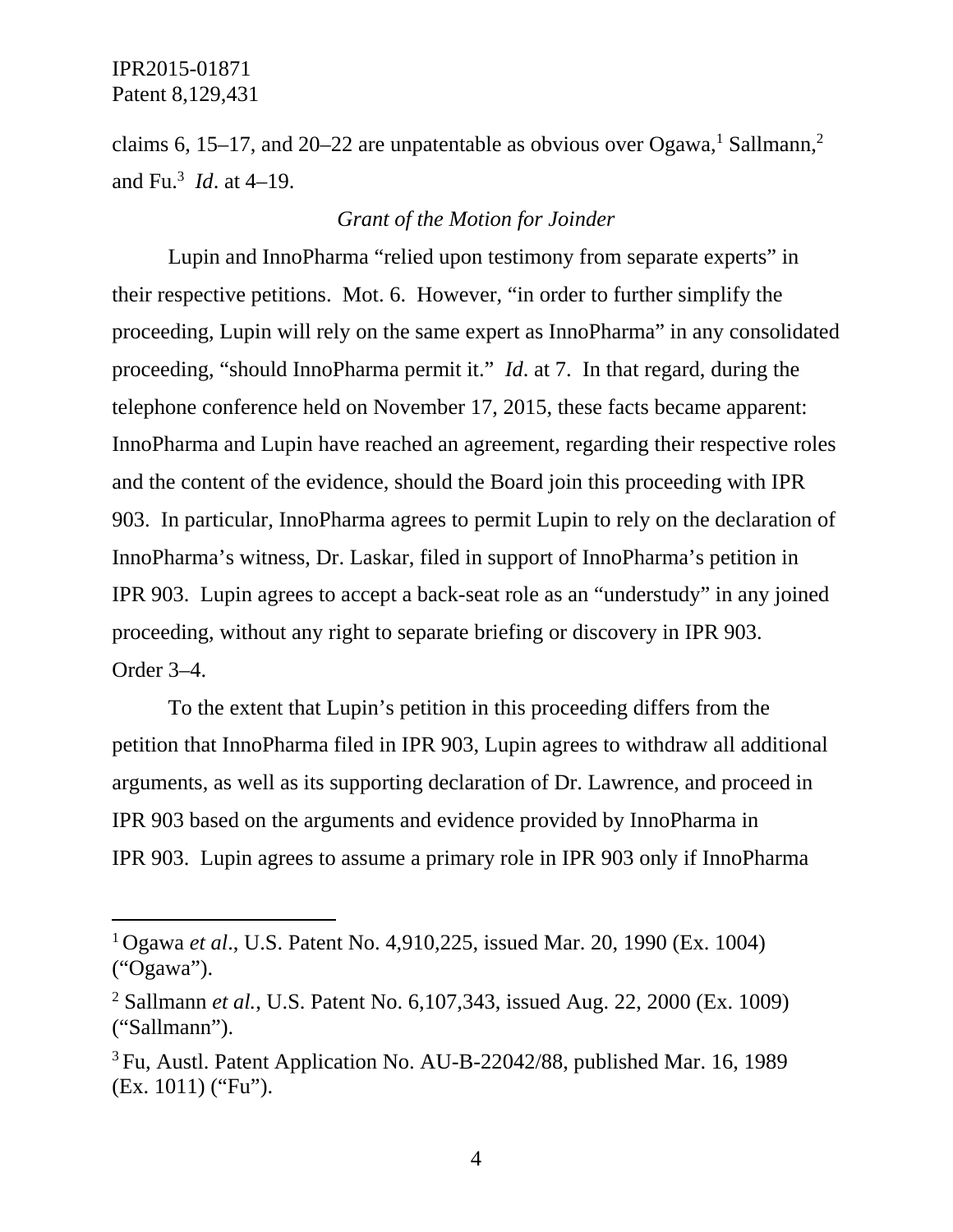ceases to participate in IPR 903. In other words, Lupin requests permission to be added to the case caption as a petitioner in IPR 903, without any active participation or involvement that is separate from InnoPharma, unless authorized by the Board upon a request pertaining to an issue unique to Lupin alone. *Id*. at 4.

The Board several times requested counsel for Senju to address what burden, if any, Senju would bear, should joinder be granted on the above terms agreed to between InnoPharma and Lupin. Counsel for Senju advocated that consolidation of ten reviews (including IPR 903, any review instituted in the instant proceeding, and eight other reviews identified during the telephone conference) would foster consistency and efficiency, while opposing consolidation of this proceeding and IPR 903; averred that extending the statutory due date of a final decision in IPR 903, so that the ten reviews can be decided simultaneously, would permit the parties to focus on a trial presently set for April, 2016, in co-pending district court litigation that involves issues similar to those presented here; and argued that the ability of Lupin to request Board pre-authorization to provide separate argument or evidence in IPR 903, on issues unique to Lupin alone, is vague and presents uncertainties that may burden Senju. *Id*. None of those arguments, presented during the telephone conference, persuades us that any prejudice to Senju outweighs the interests of economy and speed that will be facilitated by granting Lupin's request for joinder.

Senju argued also, during the conference and in its written opposition, that Lupin "sat by and watched while other companies initiated IPRs challenging the '431 patent." Opp. 1. Our authorizing statute, however, sets forth the conditions under which a delay in filing a petition for an *inter partes* review will preclude a petitioner from seeking relief in our forum—and Senju does not establish sufficiently that those conditions are present in this case. *See* 35 U.S.C.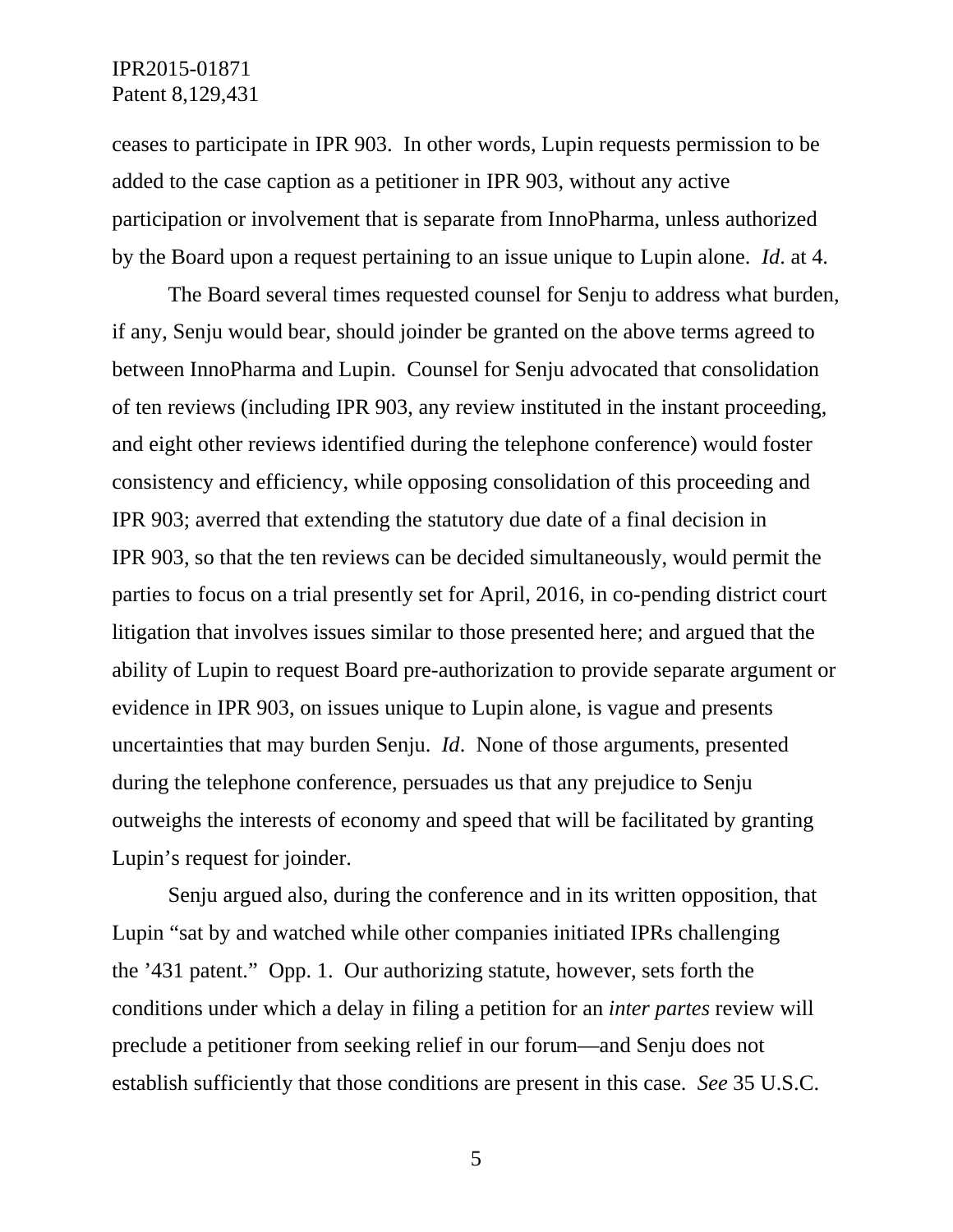§ 315(b) (an IPR may not be filed if the petition requesting the proceeding is filed more than one year after the date on which the petitioner, real party in interest, or privy of the petition is served with a complaint alleging infringement of the patent). Under the circumstances, Senju fails to demonstrate an undue delay that justifies our denial of Lupin's petition or motion.

Senju also avers in the written opposition that, "[u]nlike many parties that have sought to prevent the undue procedural and substantive prejudice associated with joinder by agreeing to schedule extensions and procedural safeguards, Lupin does not agree to subordinate itself, even though that is in line with common Board practice." Opp. 3. Lupin's subsequent representations to the Board, during the telephone conference of November 17, 2015, obviate those objections. Specifically, Lupin expressly agrees to "subordinate itself," *id*., to "a back-seat role as an 'understudy' in any consolidated proceeding, without any right to separate briefing or discovery in IPR 903." Order 3–4. Lupin's representations during the telephone conference effectively overcome Senju's objections to joinder.

For example, Senju alleges that joinder will negatively affect the Board's ability to timely complete review, given that Lupin's petition "presents significant new substantive issues." Opp. 7. Senju's concern that Lupin presents "new claim construction positions and new evidence, including a new declaration," *id*., is substantially removed by Lupin's subsequent agreement to forgo its own arguments and evidence and allow IPR2015-00903 to proceed based on InnoPharma's arguments and evidence alone. Order 3–4.

We have considered also the other arguments presented by Senju, but none persuades us that joinder is inappropriate in this case, given the concessions made by Lupin during the telephone conference of November 17, 2015. Opp. 7–15; Order 3–4. The interests of efficiency and speed in the resolution of this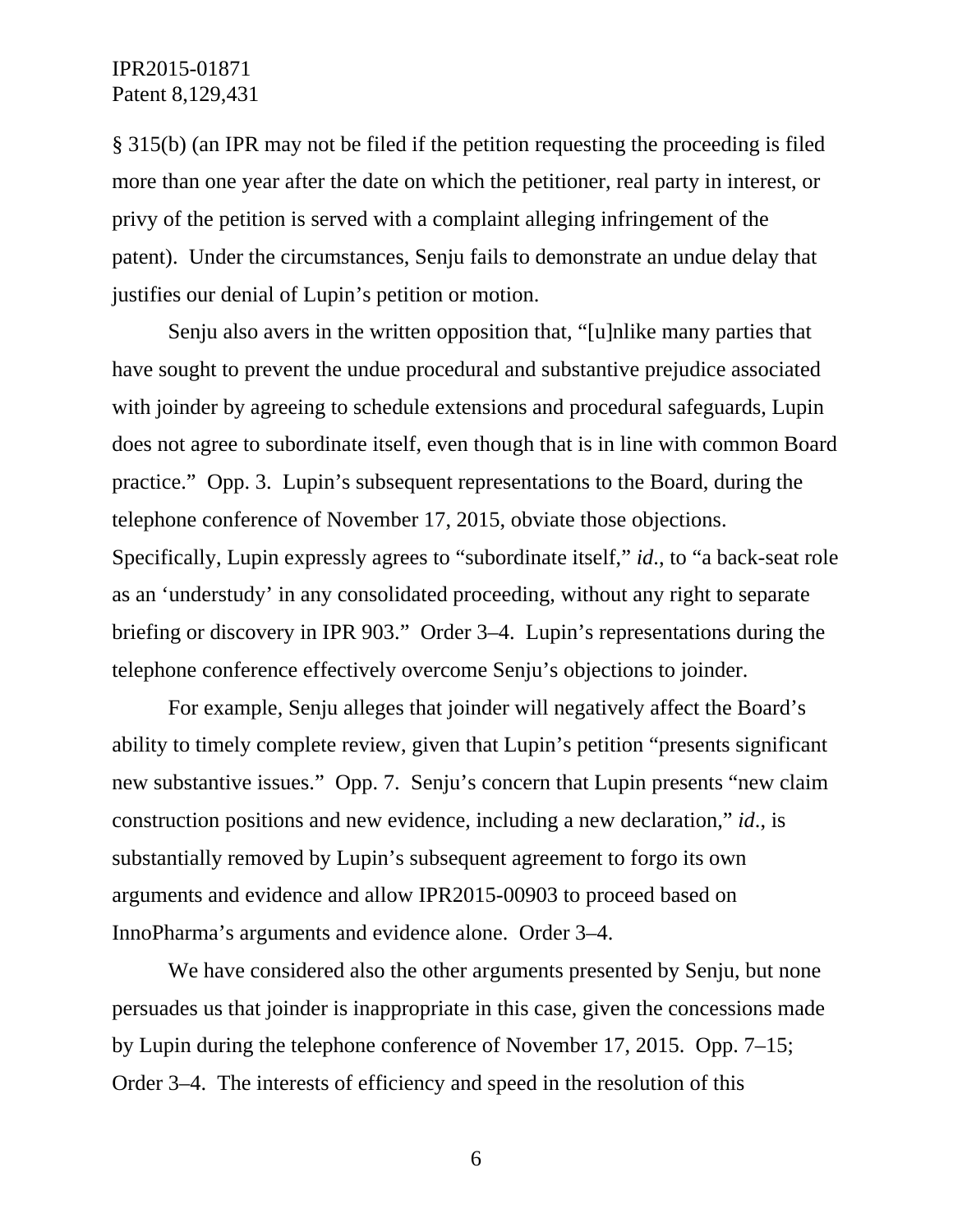proceeding outweigh the considerations raised by Senju in opposition to Lupin's request for joinder. Under the circumstances, we conclude that Lupin has demonstrated persuasively that it is entitled to the requested relief. 37 C.F.R.  $§$  42.20(c).

It is

ORDERED that Lupin's challenge to claims 1–22 is instituted; FURTHER ORDERED that Lupin's motion for joinder is granted; FURTHER ORDERED that this proceeding is joined with IPR2015-00903; FURTHER ORDEED that the grounds on which IPR2015-00903 was instituted are unchanged, and no other grounds are instituted;

FURTHER ORDERED that the Scheduling Order in place for IPR2015- 00903 shall govern the proceeding;

FURTHER ORDERED that, throughout IPR2015-00903, any paper, except for a motion that does not involve the other party, shall be filed by InnoPharma, as a single, consolidated filing on behalf of InnoPharma and Lupin, and InnoPharma will identify each such filing as a consolidated filing;

FURTHER ORDERED that IPR2015-00903 will proceed without any active participation or involvement by Lupin that is separate from InnoPharma, unless authorized by the Board upon a request pertaining to an issue unique to Lupin alone;

FURTHER ORDERED that except as otherwise agreed by counsel, InnoPharma will conduct cross-examination and other discovery on behalf of InnoPharma and Lupin, and that Senju is not required to provide separate discovery responses or additional deposition time as a result of the consolidation;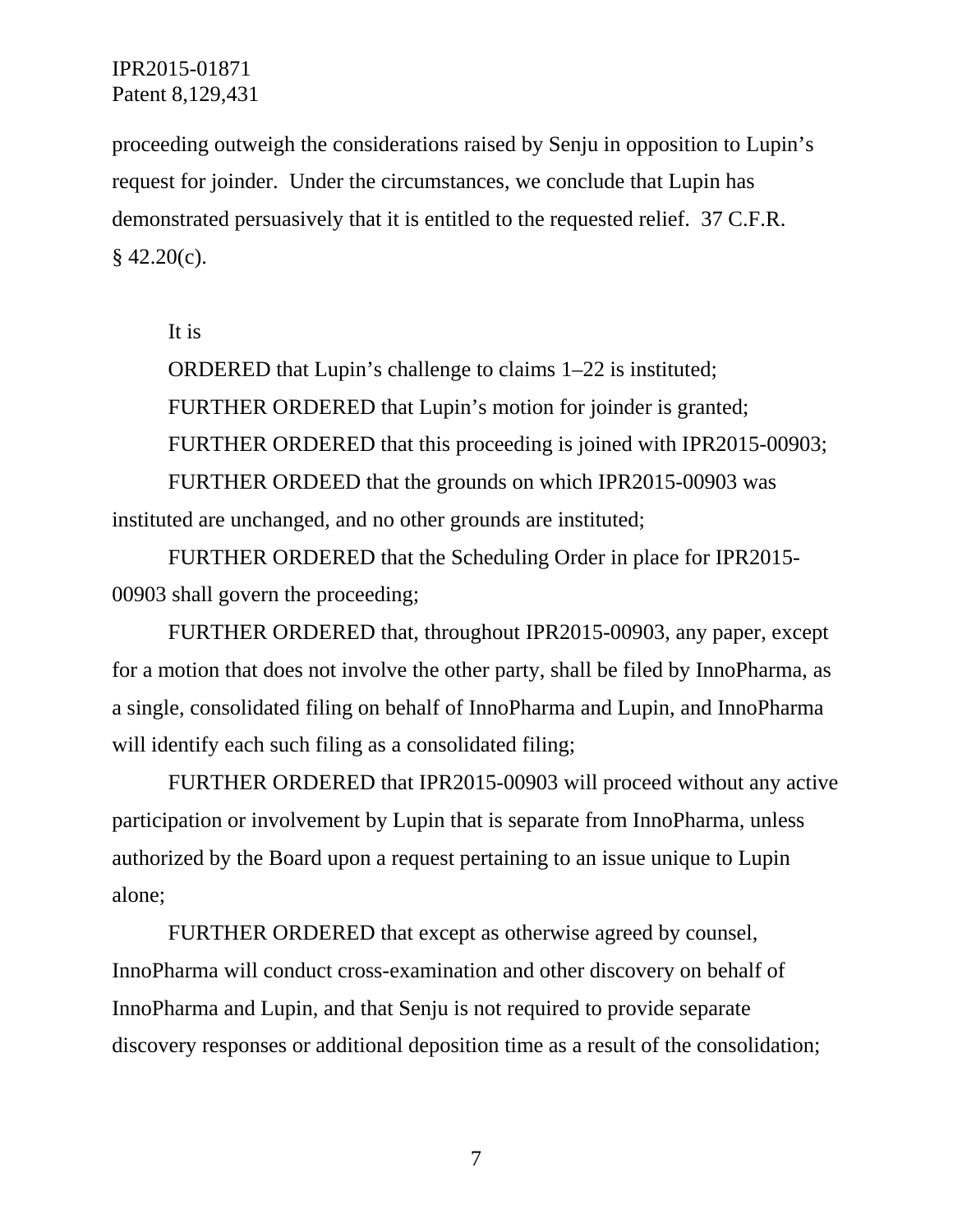FURTHER ORDERED that IPR2015-01871 is terminated under 37 C.F.R. § 42.72, and all further filings are to be made in IPR2015-00903;

FURTHER ORDERED that a copy of this Decision will be entered into the record of IPR2015-01871 and IPR2015-00903; and

FURTHER ORDERED that the case caption in IPR2015-00903 shall be changed to reflect joinder with this proceeding in accordance with the attached example.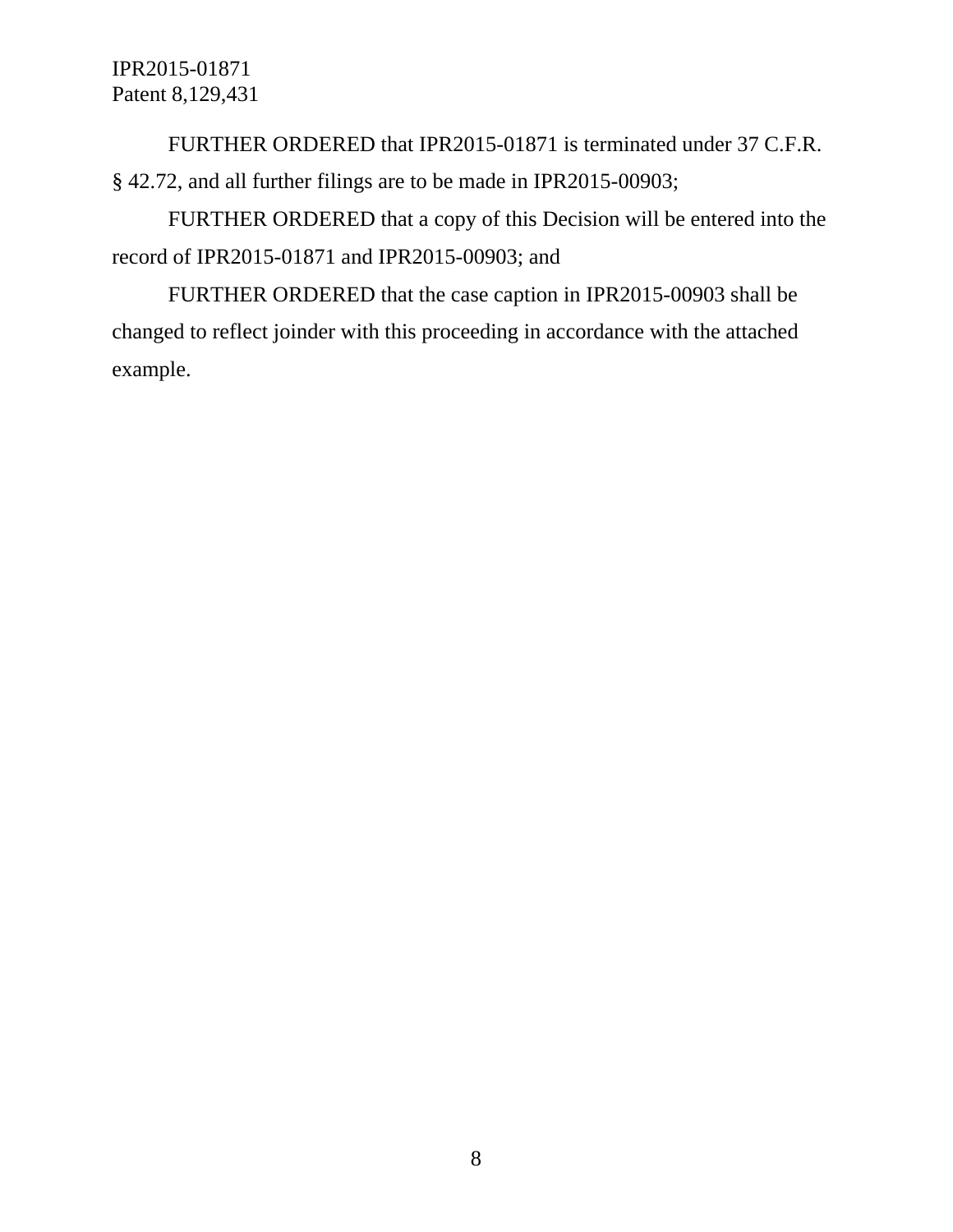For Petitioner:

Deborah Yellin Jonathan Lindsay CROWELL & MORING LLP dyellin@crowell.com JLindsay@crowell.com

For Patent Owner:

Bryan Diner Justin Hasford Joshua Goldberg FINNEGAN, HENDERSON, FARABOW, GARRETT & DUNNER, LLP bryan.diner@finnegan.com justin.hasford@finnegan.com joshua.goldberg@finnegan.com